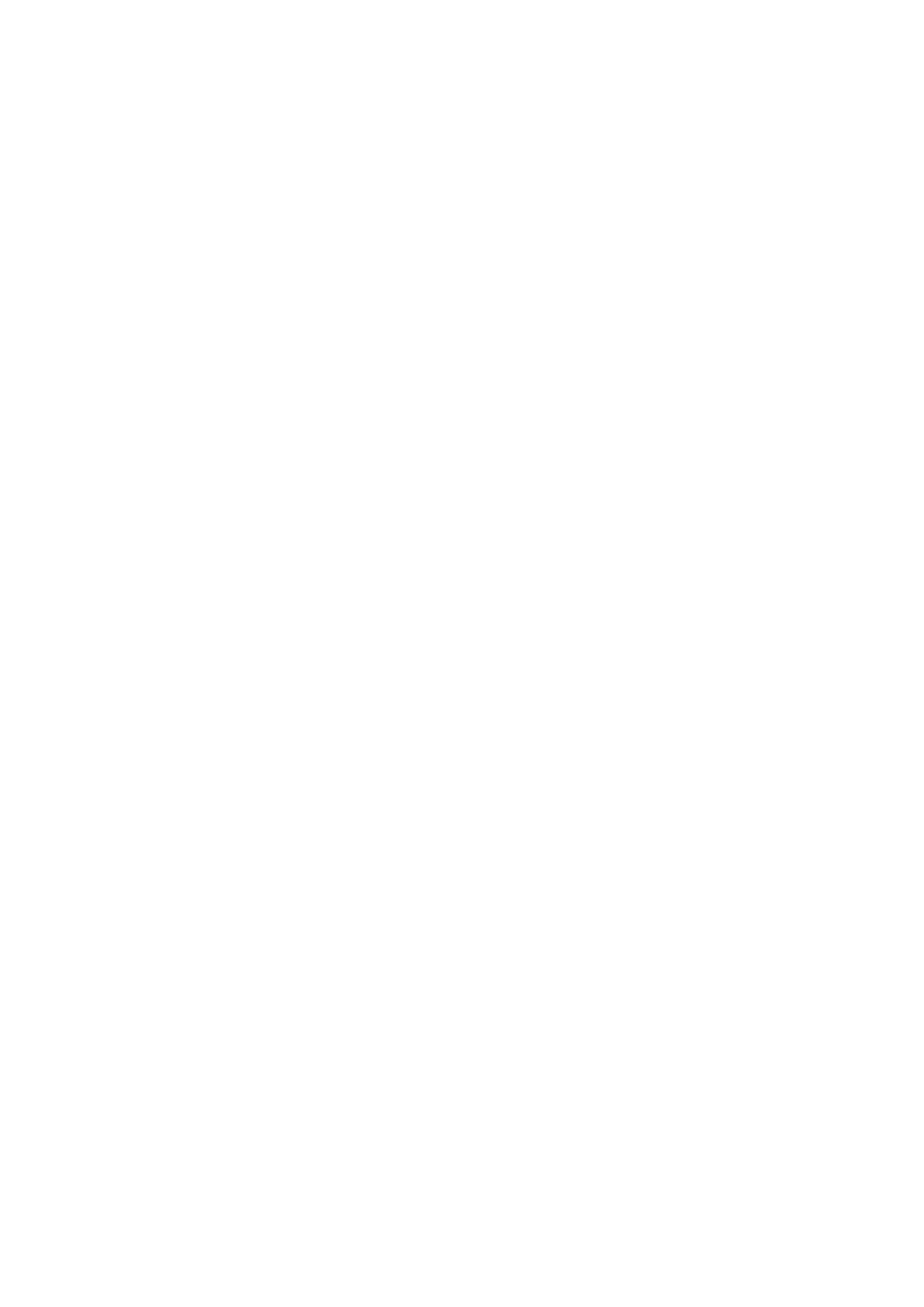# **Challenges and opportunities for soil carbon in a farmlevel pricing system**

Contract Report: LC4063

Paul L Mudge Manaaki Whenua – Landcare Research

Louis A Schipper The University of Waikato

| <i>Reviewed by:</i>                | Approved for release by:           |
|------------------------------------|------------------------------------|
| Stephen McNeill                    | Pete Millard                       |
| Researcher                         | <b>GM Science</b>                  |
| Manaaki Whenua – Landcare Research | Manaaki Whenua – Landcare Research |

#### **Disclaimer**

This report has been prepared by Manaaki Whenua – Landcare Research for He Waka Eke Noa C/- Beef + Lamb New Zealand Limited. If used by other parties, no warranty or representation is given as to its accuracy and no liability is accepted for loss or damage arising directly or indirectly from reliance on the information in it.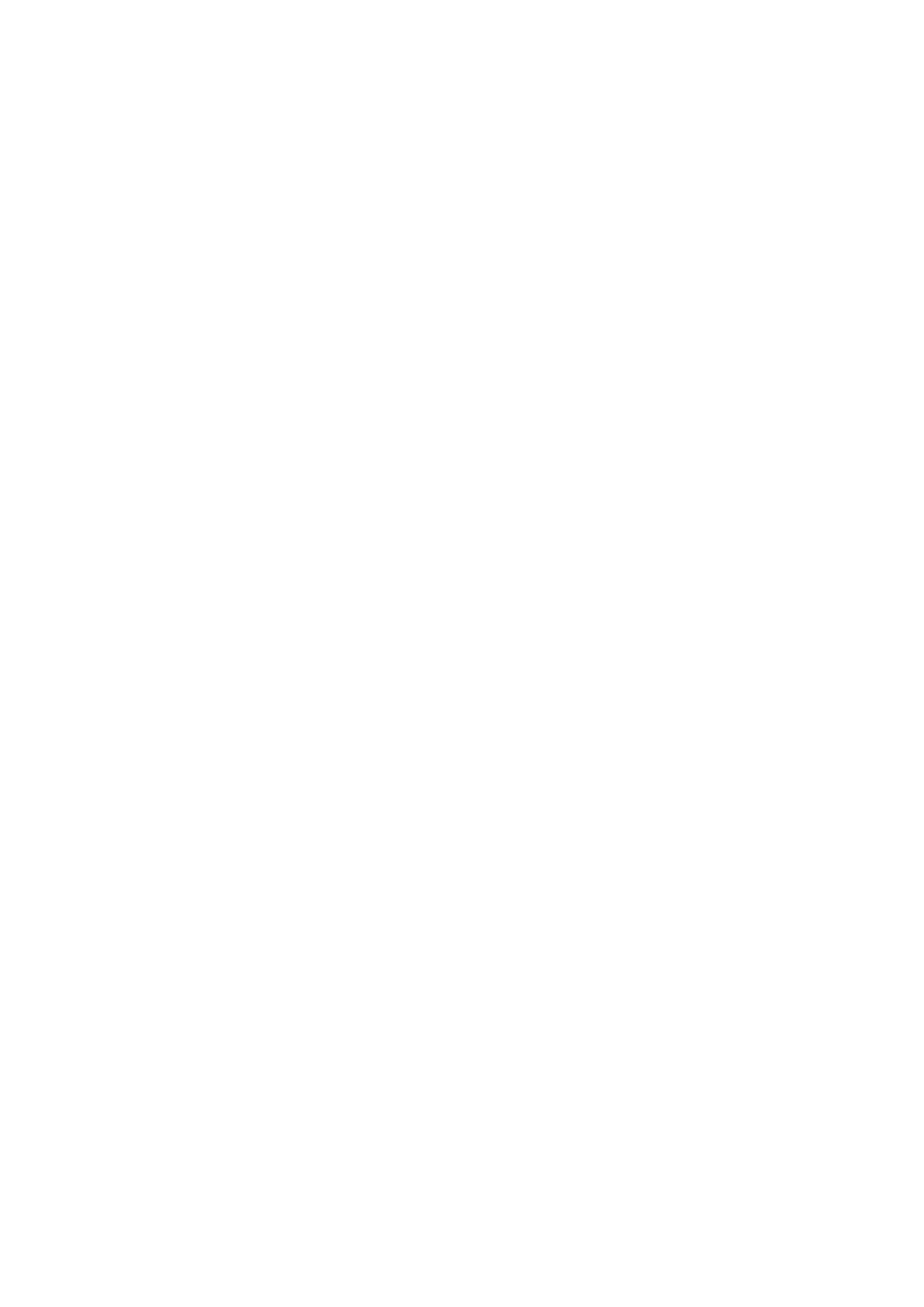# **Contents**

| $\mathbf{1}$   |                                                                                 |                                                                                        |  |
|----------------|---------------------------------------------------------------------------------|----------------------------------------------------------------------------------------|--|
| $\overline{2}$ | Existing understanding of soil carbon stocks and stock changes in New Zealand 2 |                                                                                        |  |
| 3              |                                                                                 | Current challenges and opportunities associated with including soil carbon in the He   |  |
|                | 3.1                                                                             |                                                                                        |  |
|                | 3.2                                                                             |                                                                                        |  |
| 4              |                                                                                 | Overview of the work that is occurring (or needs to occur) to allow for soil carbon to |  |
|                | 4.1                                                                             |                                                                                        |  |
|                | 4.2                                                                             |                                                                                        |  |
| 5 <sup>1</sup> |                                                                                 |                                                                                        |  |
| 6              |                                                                                 |                                                                                        |  |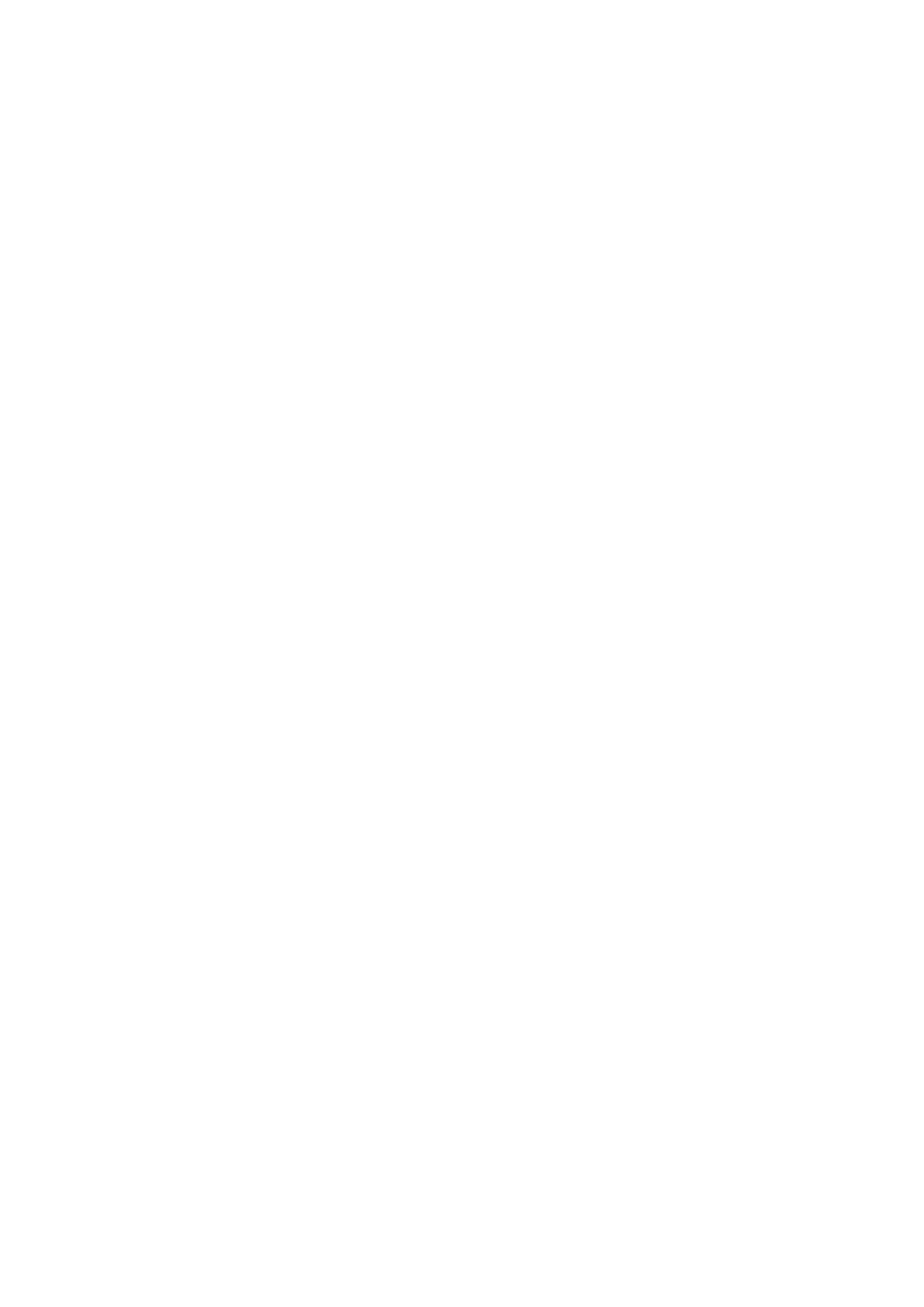# <span id="page-6-0"></span>**1 The carbon cycle**

Soil carbon is ultimately formed from a small difference between two very large processes – photosynthesis and respiration (Whitehead et al. 2018). Photosynthesis captures carbon dioxide and converts it into a temporary store of fixed carbon that is later used for plant growth and maintenance, while some exits the roots stimulating the soil microbial biomass. Respiration is the release of this captured carbon back to carbon dioxide and is carried out by plants, microbes, and animals (Fig. 1). When photosynthesis is greater than respiration there is an opportunity for accumulation of soil carbon. Conversely, when photosynthesis does not keep pace with respiration, soil carbon can decline. Many factors, such as soil type, temperature, water supply, and land management, alter both photosynthesis and respiration, often in subtle ways, so predicting the overall balance can be difficult. Carbon can also be imported or exported from a system via other pathways (e.g. in supplementary feed, leaching or erosion), which can influence soil carbon stocks (Laubach et al. 2019; Wall et al. 2019).



**Figure 1. Simplified carbon cycle for a dairy farm paddock over a year with an example of carbon stocks and flows. The width of arrows is indicative of the size of the carbon flow, with the system set to be at equilibrium (no net gain or loss of carbon), which is the most likely situation at present for most New Zealand's pastoral systems under typical grazing management. All values are in Mg C ha–1 y–1 except for soils and roots, which are stocks.**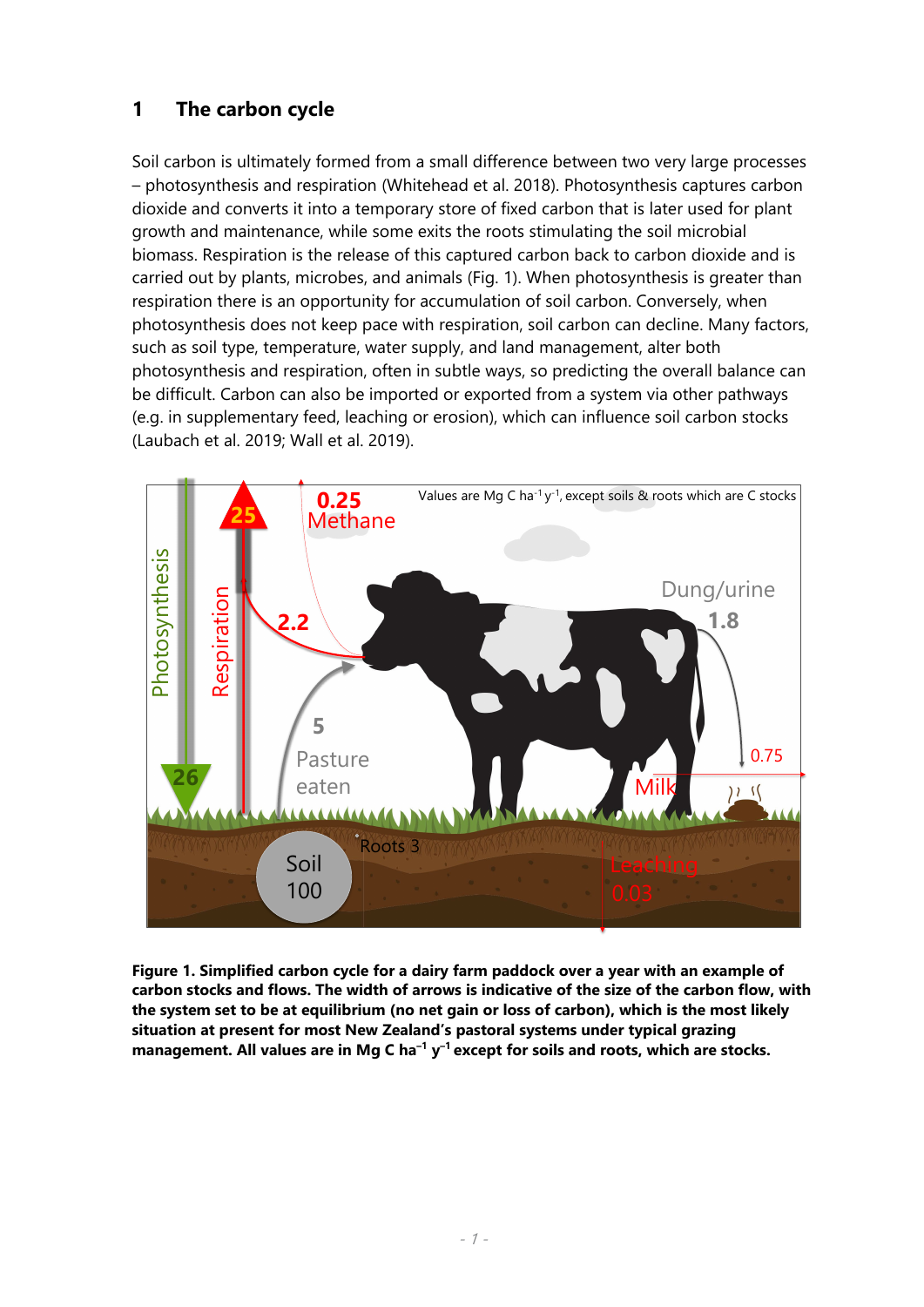# <span id="page-7-0"></span>**2 Existing understanding of soil carbon stocks and stock changes in New Zealand**

In general, New Zealand has high soil carbon stocks, due to a moist temperate climate and land cover dominated by perennial vegetation. Soil carbon changes associated with changes in land use and management can be difficult to predict based on first principles and can be counter intuitive. For example, lower soil carbon stocks were observed in irrigated vs adjacent unirrigated soils despite large increase in above-ground biomass production at irrigated sites (Condron et al. 2014; Mudge et al. 2021).

Research in New Zealand has shown that changes in land use (e.g. from forest to pasture) can lead to changes in soil carbon stocks (McNeill et al. 2014). Perennial pastures typically have the highest soil carbon stocks, annual cropland the lowest and forests have intermediate values. The effects of land use change on soil carbon stocks are included in New Zealand's national greenhouse gas inventory reporting obligations and are modelled using the national soil carbon monitoring system (SoilCMS) model (McNeill et al. 2014).

Data on the impact of changes in specific management practices within a land use (e.g. grazing management, tillage regime or fertiliser use) on soil carbon stocks in New Zealand's mineral soils are limited (Schipper et al. 2017; Whitehead et al. 2018) and any results are not as clear as our coarse understanding of changes in soil carbon with land use change. A current assumption behind the national soil CMS model is that if land use remains constant (e.g. pasture) for more than 20 years, soil carbon stocks will not change, even if management practices change (e.g. grazing management or crop type).

While uncertainties are high for consequences of management practices on mineral soils, it is very clear that the drainage and agricultural use of organic soils result in large but poorly constrained carbon losses (Schipper et al. 2017; Campbell et al. 2021).

# <span id="page-7-1"></span>**3 Current challenges and opportunities associated with including soil carbon in the He Waka Eke Noa farm-level pricing system**

In principle, changes in soil carbon could be included in the He Waka Eke Noa farm-level pricing system if more work were undertaken to ensure estimates of change were sufficiently robust. Two main approaches can be used to estimate changes in soil carbon: 1) modelling/lookup tables; and 2) direct measurements of change through time. Factors not directly related to soil carbon change estimates would also need to be considered in any farm-level pricing system (e.g. additionality and permanence), but are not discussed in any detail here.

### <span id="page-7-2"></span>**3.1 Modelling changes in soil carbon**

The simplest way to begin inclusion of soil carbon in the pricing system would be in relation to changes in land use, where values from the national SoilCMS model (McNeill et al. 2014) could be used in a similar manner to default lookup tables for forests. At present only single national-scale change factors are used for each land use transition (e.g. forest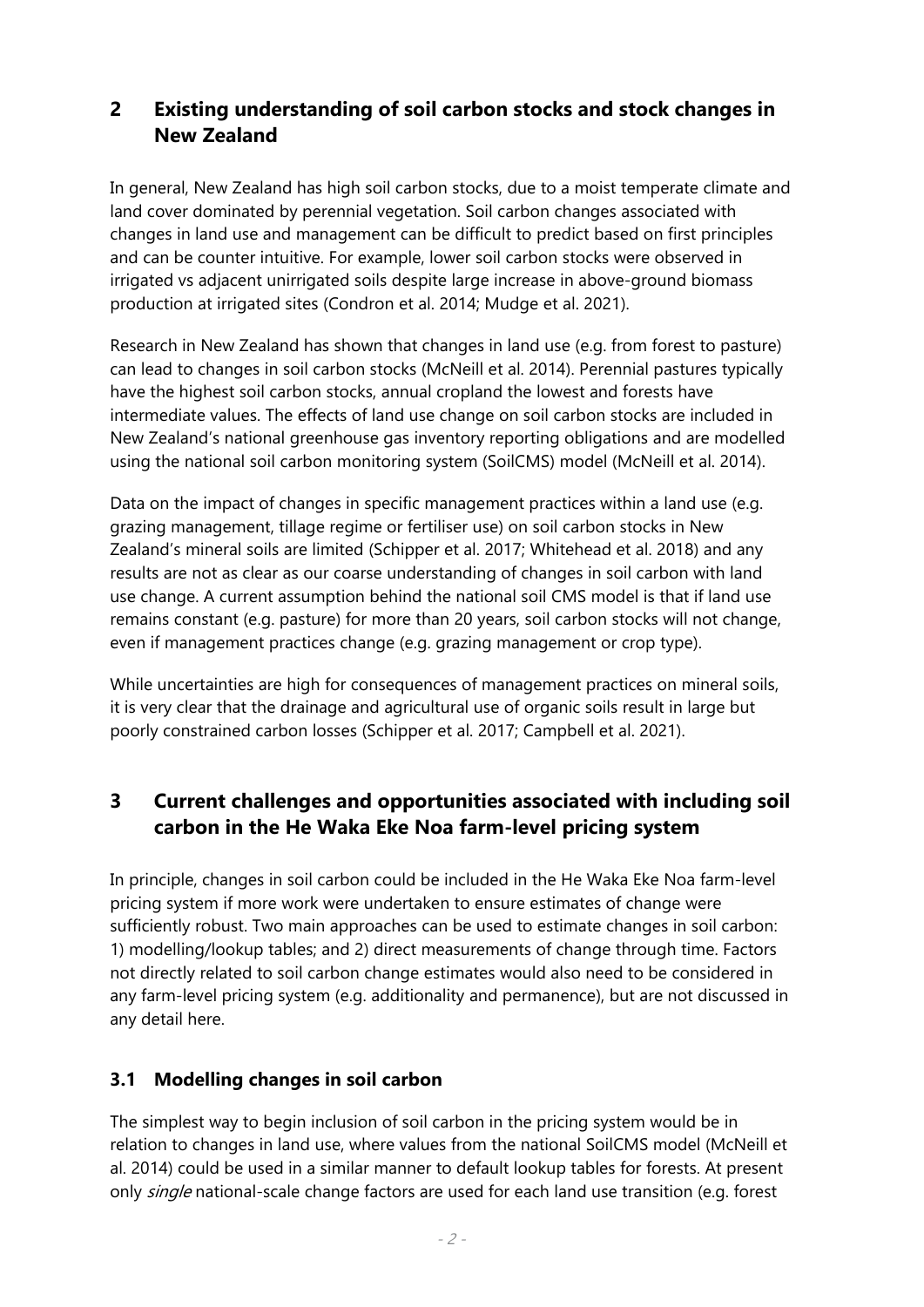to pasture, pasture to crop). These national change factors could be further refined, and potentially made to be region (or soil) specific, like (some of) the forest lookup tables. This approach could capture both soil carbon sequestration and loss, depending on the land use transition.

Our understanding and ability to confidently model effects of different land management practices within a given land use are lower, but could be addressed. Mudge et al. (2020) concluded that:

currently there is not sufficient New Zealand data to parameterise models to confidently predict how soil carbon will change in response to changes in management for specific, individual farms across New Zealand (due to the diversity of climate, soil type and management regimes). However, soil carbon data and modelling capability is rapidly increasing in New Zealand and this may be an avenue to pursue in the future.

One advantage of modelling compared with direct measurements is that models can enable trade-offs between different greenhouse gases and production to be determined for different land uses or management regimes (Kirschbaum et al. 2017).

## <span id="page-8-0"></span>**3.2 Direct measurements of changes in soil carbon**

Well-documented sampling methods and systems are available to enable direct measurement of farm-scale soil carbon stock changes to be made (Australian Government 2018; FAO 2020; Mudge et al. 2020). These measurements are also critical to support development of modelling as described above, that could be used for extrapolation. The Australian Government (2018) has a comprehensive system embedded in legislation, which could be adapted and applied in New Zealand (Mudge et al. 2020). The Australian system not only considers measurement of changes in soil carbon, but also covers the issues of additionality, and the implications of changes in land use or management on other greenhouse gas emissions. It also stipulates how farm-scale results must be reported to enable aggregation to contribute to national scale reporting obligations.

While direct measurement approaches to quantify changes in soil carbon stocks are well established, in the near future, widespread implementation of farm-scale measurements in New Zealand will likely be low, due to a number of related factors:

- 1 Unlike Australia, there is currently no Government (or industry) mandated system(s) through which farmers could directly derive financial benefit from increased soil carbon storage [recognising this short document is specifically exploring this issue]. Voluntary carbon markets and associated verification/measurement systems (e.g., VERRA 2018) are a possible avenue for farmers wanting to pursue this now.
- 2 As noted earlier, at present in New Zealand, no management practices within a land use have been widely proven to increase soil carbon. Therefore, even if direct financial payments were available for proven increases in soil carbon storage, there is high uncertainty regarding whether a given management practice will lead to increased soil carbon.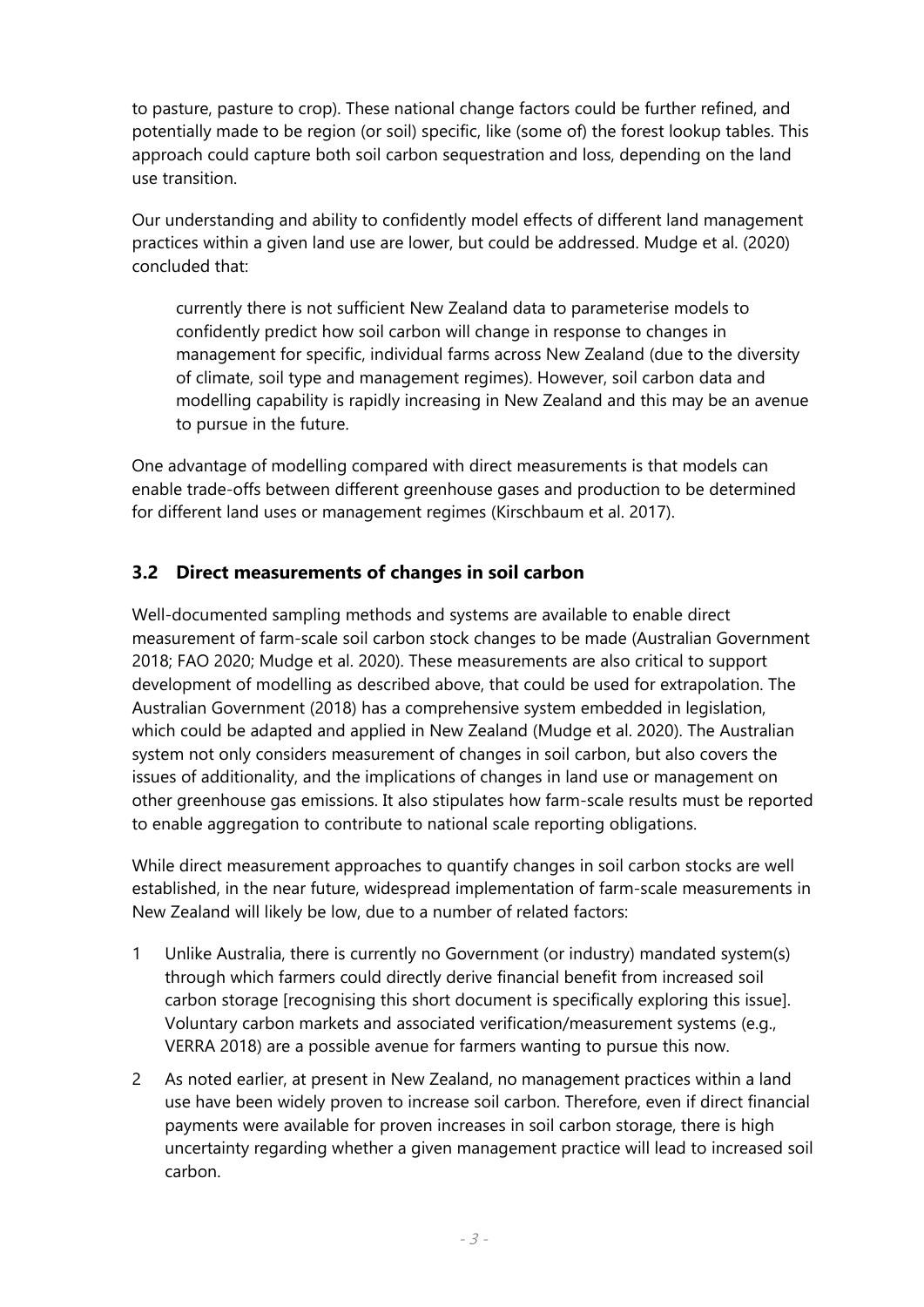- 3 Quantifying changes in soil carbon via direct measurements requires a baseline sampling and then repeat samplings at 1–5-year intervals (e.g., Australian Government 2018; FAO 2020; Mudge et al. 2020). Therefore, results of changes in land use or management on soil carbon and potential payment for any stored carbon would take time to be realised.
- 4 The costs associated with implementing direct measurement approaches.

While modelling of soil carbon processes and direct measurement of soil carbon appear to be distinct approaches, it is likely that early results of ongoing soil carbon monitoring will influence the development of more complicated models. Similarly, a greater understanding of soil carbon dynamics from modelling is likely to stimulate efforts to better monitor soil carbon, whether to verify these models, or to assist with or refine their development.

# <span id="page-9-0"></span>**4 Overview of the work that is occurring (or needs to occur) to allow for soil carbon to be included in the He Waka Eke Noa farm-level pricing system**

To fully include accounting for soil carbon requires information on the rate of change of soil carbon with known uncertainty for land use change and the impact of management within these land uses. Decisions need to be made about the granularity of information required for present and future government reporting requirements, but also for the needs of industry sectors, including for demonstrating sustainability of their products. At one extreme of granularity is the use of national-scale lookup tables, at the other is direct measurements of change at the farm scale. Intermediate granularity would be at industry or regional scales via measurement or modelling (or a combination).

Some work is being conducted in this area, under a range of relatively short-term funding mechanisms. Here, we briefly outline priorities that may help enable soil carbon to be included in the He Waka Eke Noa farm-level pricing system in future. Future research also needs to be strongly cognisant of rapidly developing international efforts (Smith et al. 2020) that will likely impose expectations on New Zealand's reporting.

# <span id="page-9-1"></span>**4.1 Development of lookup tables and modelling**

Since publication of the last paper on the development and calibration of the national soil carbon monitoring system (CMS) model (McNeill et al. 2014), substantially more soil carbon data have been collected (e.g., Mudge et al. 2021). A number of legacy datasets have also been incorporated into the National Soil Database Repository (NSDR), with others still in line to be added. Further, implementation of the National Soil Carbon Monitoring System for Agricultural Land (Mudge 2019) has begun, based on direct measurement of soil carbon stocks and change at 500 sites.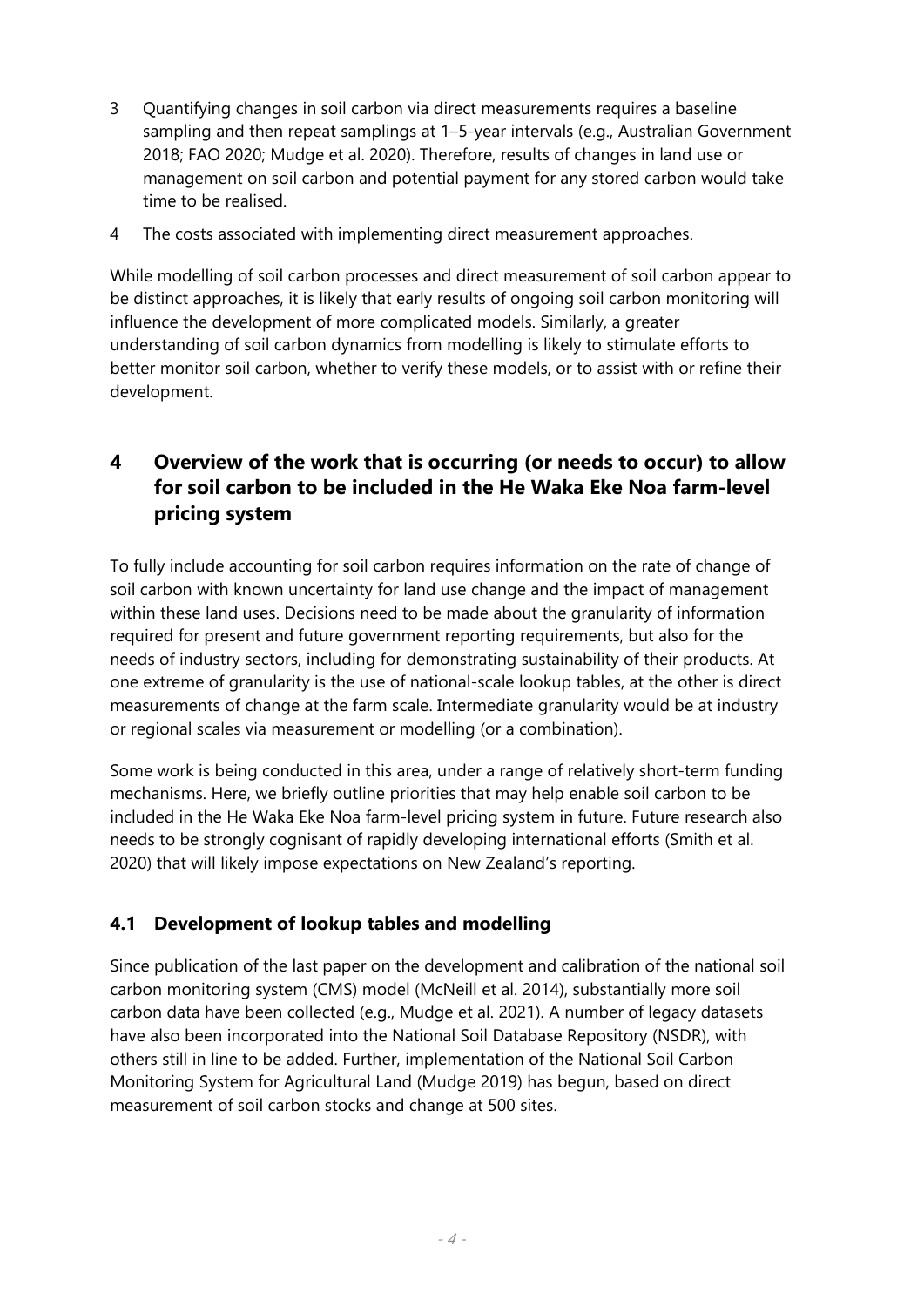Based on this existing information, we recommend:

- compiling all relevant soil carbon data into one database (we recommend the NSDR)
- updating the national SoilCMS model, initially for land use effects, but also exploring whether some management effects within land uses could be identified
- testing whether region, or soil-specific effects could be detected to enable some level of disaggregation in reporting.

Other priorities for new work in this area include:

- Prioritisation of key farming practices that require an evidence base for possible soil carbon stock changes.
- Measurement of soil carbon changes associated with the above prioritised management practices across New Zealand conditions. Measurements could include direct measurements of soil carbon (e.g. using cores at paired sites, Hewitt et al. 2012; Barnett et al. 2014; Mudge et al. 2021), and the net ecosystem carbon balance approach (Laubach et al. 2019; Wall et al. 2019), which provides invaluable information for calibration of process-based models (Kirschbaum et al. 2017).
- Developing look-up tables for changes in soil carbon for existing and proposed management practices and robust process-based modelling to extrapolate observed changes across New Zealand.
- A special category of focus is the large but variable losses of carbon that come from drained peat soils used for agriculture, which needs quantification (Campbell et al. 2021). It is also unclear to what extent and whether restoration of these soils might reduce emissions.

# <span id="page-10-0"></span>**4.2 Direct measurements of changes in soil carbon at the farm scale**

As mentioned earlier, international, well-documented sampling methods and systems are available to enable direct measurement of farm-scale soil carbon stock changes (e.g., Australian Government 2018; FAO 2020), and these have begun to be adapted to the New Zealand context (Mudge et al. 2020). A key decision is whether such a system is formally approved/adopted for use in New Zealand, with the addition of a New Zealand specific pricing mechanism.

# <span id="page-10-1"></span>**5 Conclusion**

It should be possible to include changes in soil carbon in a farm-scale pricing mechanism in the future if sufficient investment were to be made.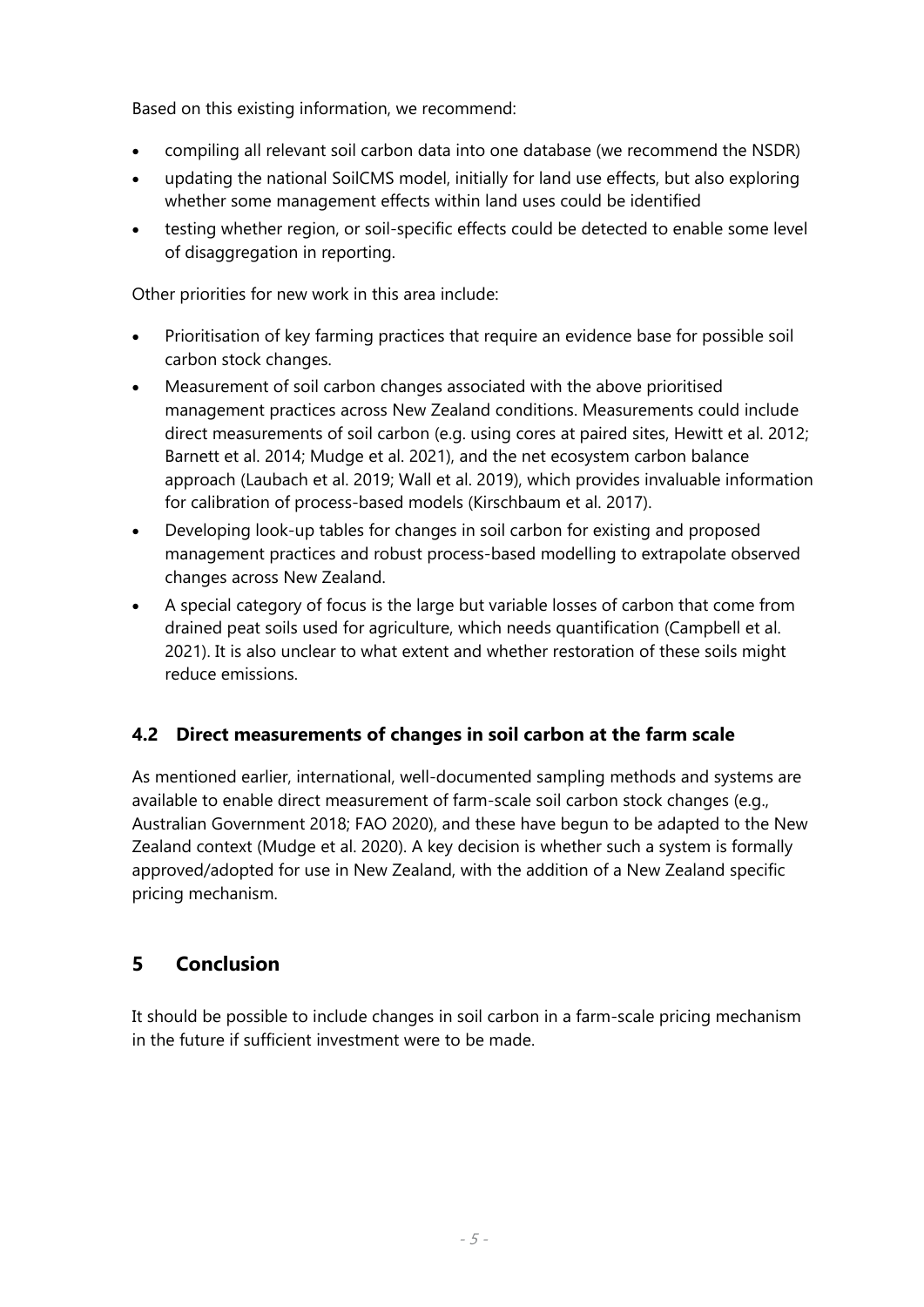# <span id="page-11-0"></span>**6 References**

- Australian Government 2018. Carbon Credits (Carbon Farming Initiative Measurement of Soil Carbon Sequestration in Agricultural Systems) Methodology Determination 2018, [http://www.environment.gov.au/climate-change/government/emissions](http://www.environment.gov.au/climate-change/government/emissions-reductionfund/methods/measurement-of-soil-carbon-sequestration-in-agricultural-systems)[reductionfund/methods/measurement-of-soil-carbon-sequestration-in-agricultural](http://www.environment.gov.au/climate-change/government/emissions-reductionfund/methods/measurement-of-soil-carbon-sequestration-in-agricultural-systems)[systems](http://www.environment.gov.au/climate-change/government/emissions-reductionfund/methods/measurement-of-soil-carbon-sequestration-in-agricultural-systems) (last access: 20 June 2019).
- Barnett AL, Schipper LA, Taylor A, Balks MR, Mudge PL 2014. Soil C and N contents in a paired survey of dairy and dry stock pastures in New Zealand. Agriculture Ecosystems & Environment 185: 34-40.
- Campbell DI, Glover-Clark GL, Goodrich JP, Morcom CP, Schipper LA, Wall AM 2021. Large differences in CO2 emissions from two dairy farms on a drained peatland driven by contrasting respiration rates during seasonal dry conditions. Science of The Total Environment 760: 143410.
- Condron LM, Hopkins DW, Gregorich EG, Black A, Wakelin SA 2014. Long-term irrigation effects on soil organic matter under temperate grazed pasture. European Journal of Soil Science 65(5): 741-750.
- FAO 2020. A protocol for measurement, monitoring, reporting and verification of soil organic carbon in agricultural landscapes – GSOC-MRV Protocol. Rome. [https://doi.org/10.4060/cb0509en.](https://doi.org/10.4060/cb0509en)
- Hewitt A, Forrester G, Fraser S, Hedley C, Lynn I, Payton I 2012. Afforestation effects on soil carbon stocks of low productivity grassland in New Zealand. Soil Use and Management 28(4): 508-516.
- Kirschbaum MUF, Schipper LA, Mudge PL, Rutledge S, Puche NJB, Campbell DI 2017. The trade-offs between milk production and soil organic carbon storage in dairy systems under different management and environmental factors. Science of the Total Environment 577: 61-72.
- Laubach J, Hunt JE, Graham SL, Buxton RP, Rogers GND, Mudge PL, Carrick S, Whitehead D 2019. Irrigation increases forage production of newly established lucerne but enhances net ecosystem carbon losses. Science of The Total Environment 689: 921- 936.
- McNeill SJE, Golubiewski N, Barringer J 2014. Development and calibration of a soil carbon inventory model for New Zealand. Soil Research 52(8): 789-804.
- Mudge PL 2019. A national soil carbon monitoring system for agricultural land in New Zealand. Soil Horizons Newsletter.
- Mudge PL, McNeill S, Hedley C, Roudier P, Poggio M, Malone B, Baldock J, Smith P, McNally S, Beare M and others 2020. Design of an on-farm soil carbon benchmarking and monitoring approach for individual pastoral farms MPI Technical Paper No: 2020/02.
- Mudge PL, Millar J, Pronger J, Roulston A, Penny V, Fraser S, Eger A, Caspari T, Robertson B, Mason NWH and others 2021. Impacts of irrigation on soil C and N stocks in grazed grasslands depends on aridity and irrigation duration. Geoderma 399: 115109.